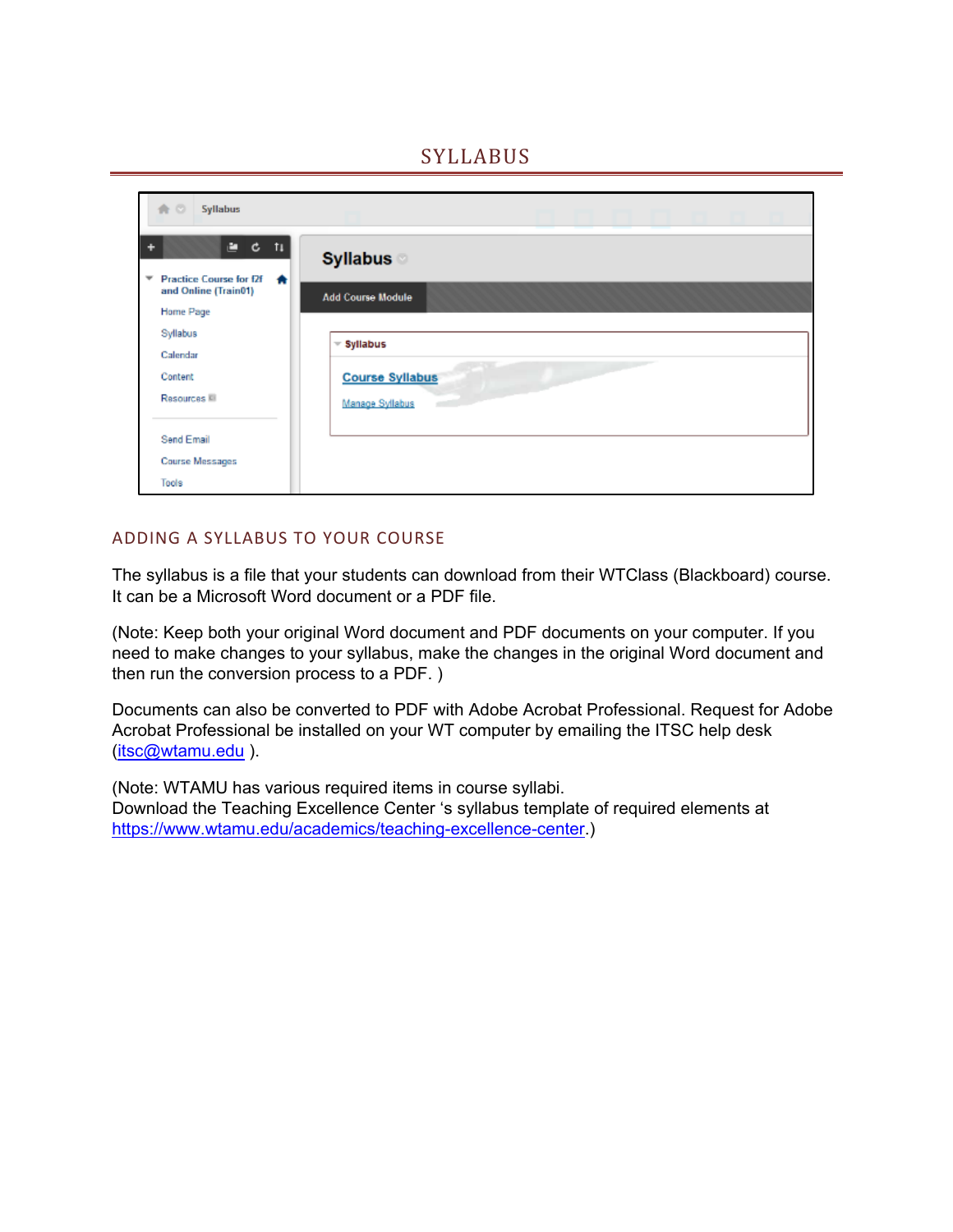#### UPLOADING YOUR SYLLABUS

Step 1: Click on the **Syllabus** link (or Home Page) in the Course Menu.

Step 2: Check to see if **Edit Mode** is **ON**.

|     | <b>Syllabus</b> |                 | Edit Mode is: ( JON |
|-----|-----------------|-----------------|---------------------|
| $+$ | T1<br>c         |                 |                     |
|     |                 | <b>Syllabus</b> |                     |

Step 3: In the Syllabus module, click the "**Manage Syllabus**" link to upload a syllabus.

| Syllabus               | 63 |
|------------------------|----|
| <b>Course Syllabus</b> |    |
| Manage Syllabus        |    |

Step 4: The *Syllabi* page displays with "Your courses and syllabi" course listing.

Locate the course in the course listings. (Only the instructor of record can upload syllabus files.)



#### *What do the links mean?*

- The linked text "**add syllabus**" means there is no syllabi uploaded for the course.
- The linked text " **view**…" means a syllabus has been uploaded. Clicking the link will display the uploaded syllabus.
- The linked text "**uses**…" means a syllabus is associated with this course from another section. Clicking the link will display the associated syllabus.
- After a syllabus has been upload or associated with a course, the options to replace or remove the syllabus will appear.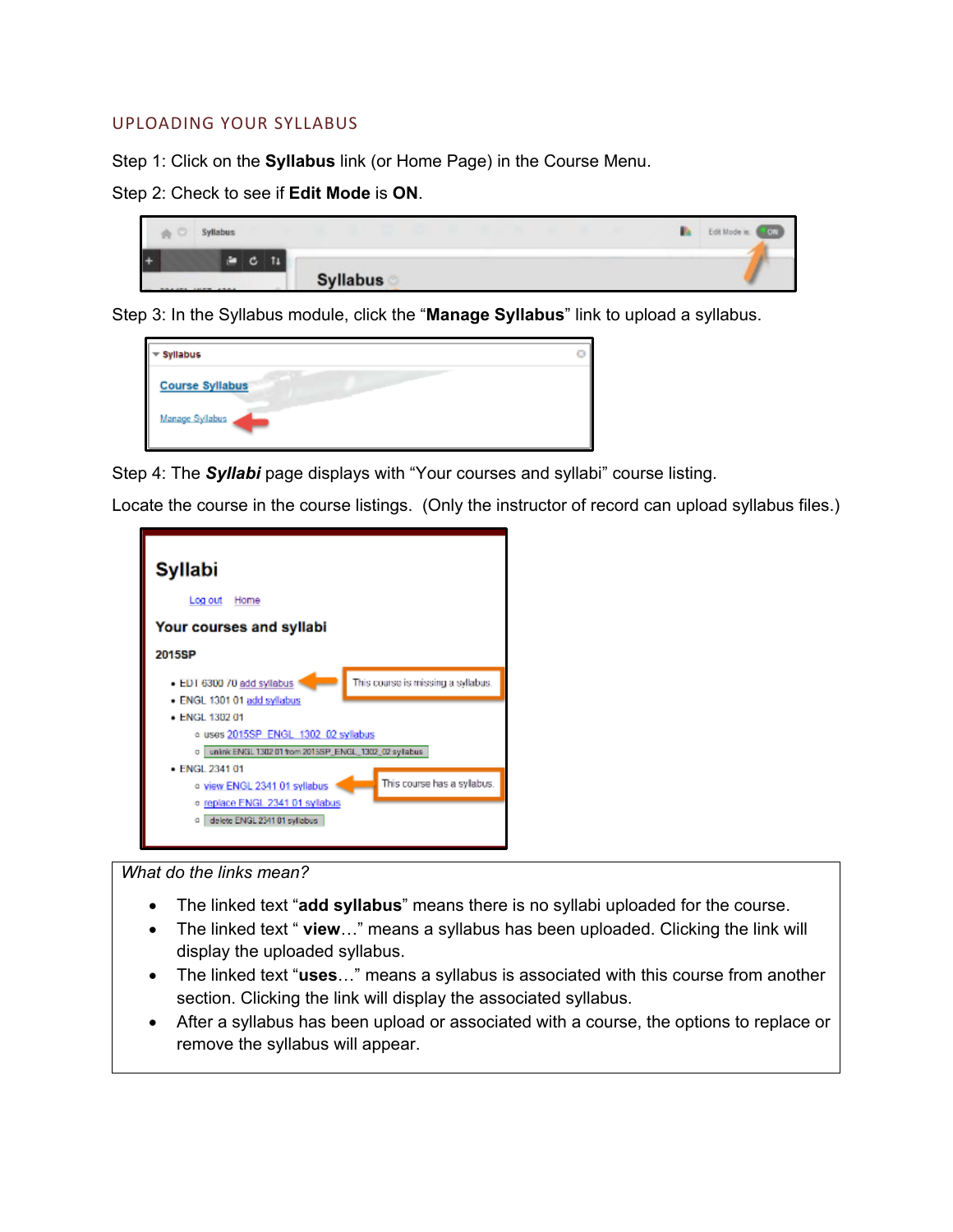Step 5: Click on the linked text "**add syllabus**" to upload your syllabus file.

| <b>Syllabi</b>                      |  |
|-------------------------------------|--|
| Log out<br>Home                     |  |
| <b>Your courses and syllabi</b>     |  |
| 2015SP                              |  |
| • EDT 6300 70 add syllabus          |  |
| · ENGL 1301 01 add syllabus         |  |
| $\bullet$ ENGL 1302 01              |  |
| o uses 2015SP_ENGL_1302_02 syllabus |  |

*Note: If you do not see the linked text "add syllabus" next to your course, then a file is currently associated with the course. Use the view link to see which file was uploaded as the course syllabi. A syllabus file can be replaced or deleted by the instructor of record.*

Step 6: Click the "**Browse**" button to locate the file on your computer.

| <b>Syllabi</b>                                                              |                                                                                    |
|-----------------------------------------------------------------------------|------------------------------------------------------------------------------------|
| Log out<br>Home                                                             |                                                                                    |
| Syllabus for 2015SP_ENGL_1301_01                                            |                                                                                    |
| Use an existing syllabus<br>Selectione.<br>٠                                |                                                                                    |
| Upload a new syllabus<br>No file selected.<br>Browse <sub>-</sub><br>Upload | There is a 5 MB size limit. Allowed extensions: doc, docx, pdf, bt, rtf, htm, html |

Note the information for uploaded file types and size restrictions.

- You can upload Word, PDF, and HTML documents.
	- o Extensions allows are: .doc, .docx, .pdf, txt, .rtf, .htm, .html
- Syllabus files have a 5 MB size limit.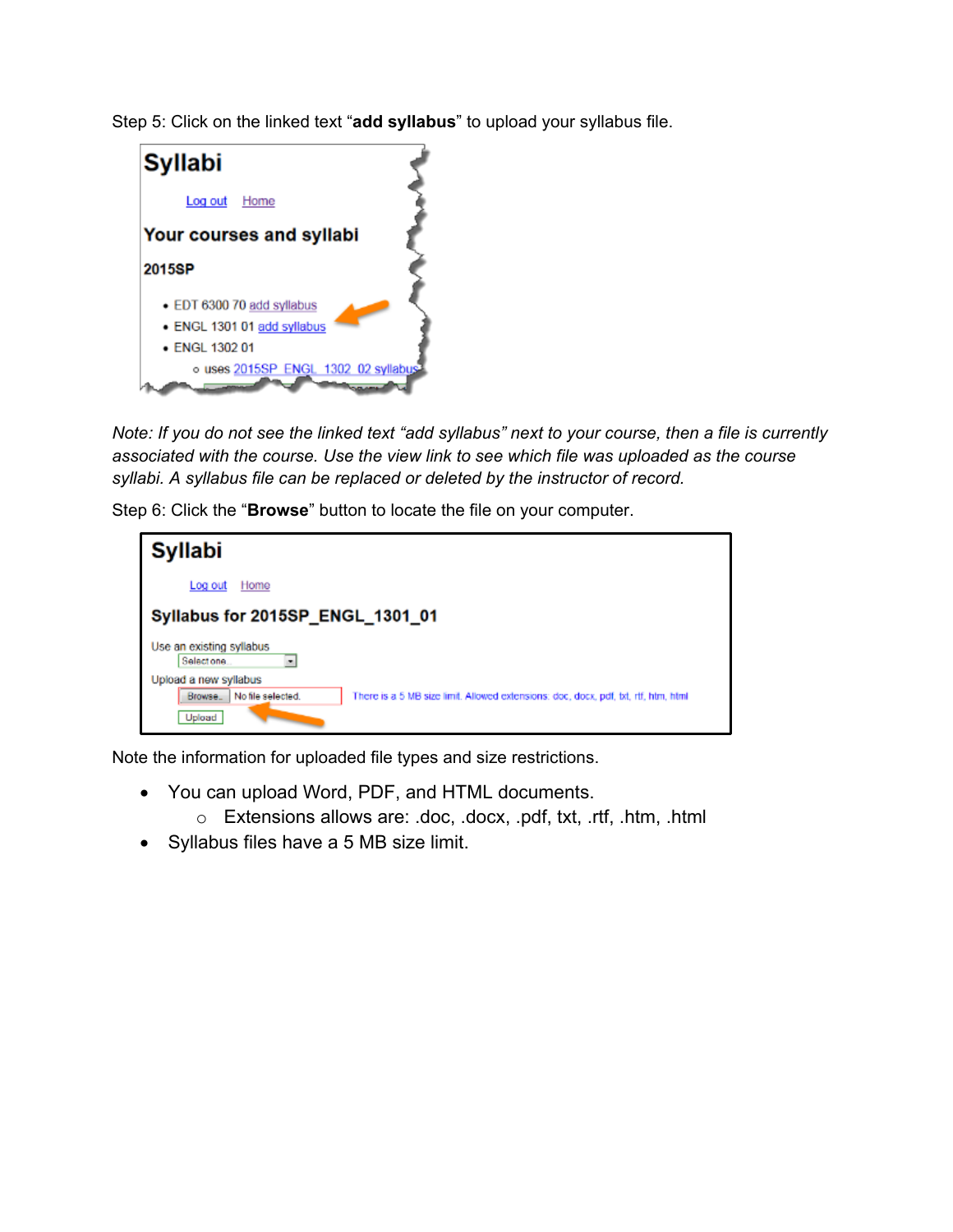Step 7: In the *File Upload* dialog box, select the file and then click the "**Open**" button.



Step 8: Click the "**Upload**" button.



Step 9: You will now see the option to view, replace, or delete the uploaded syllabus file. Click the **View** option to see the uploaded syllabus.

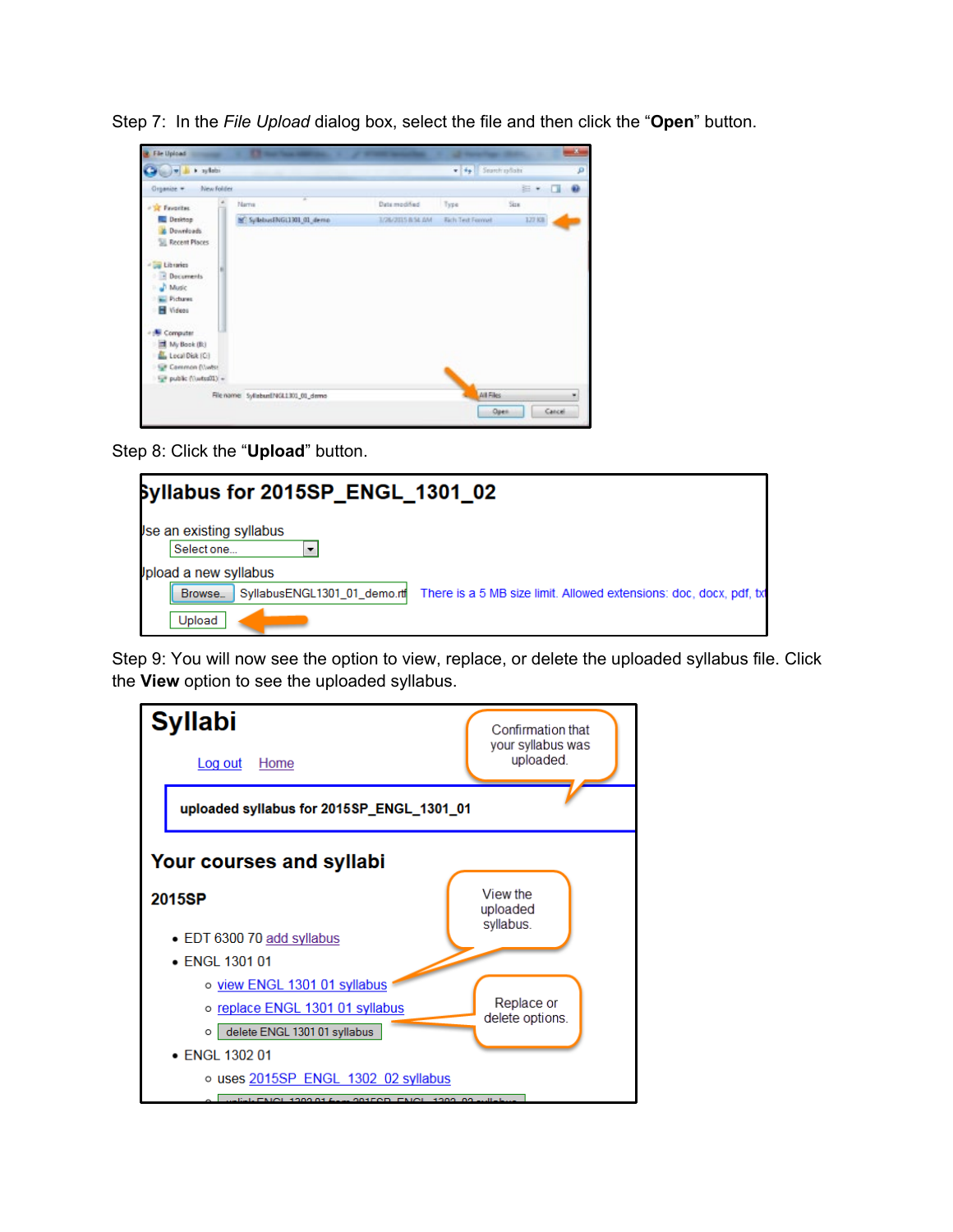### REPLACING A SYLLABUS FILE

Step 1: Click on the **Syllabus** link (or Home Page) in the Course Menu.

Step 2: Check to see if **Edit Mode** is **ON**.

| Syllabus<br>ň<br>÷ |   |                 |  | Edit Mode is: (  COL) |
|--------------------|---|-----------------|--|-----------------------|
| $+$                | c |                 |  |                       |
| DAILY THEY AREA    |   | <b>Syllabus</b> |  |                       |

Step 3: In the Syllabus module, click the "**Manage Syllabus**" link.

| Ø |
|---|
|   |
|   |

Step 4: The *Syllabi* page displays with "Your courses and syllabi" course listing.

Locate the course in the course listings. (Only the instructor of record can upload syllabus files.)



Step 5: Locate the "**replace**" option. Click the replace link.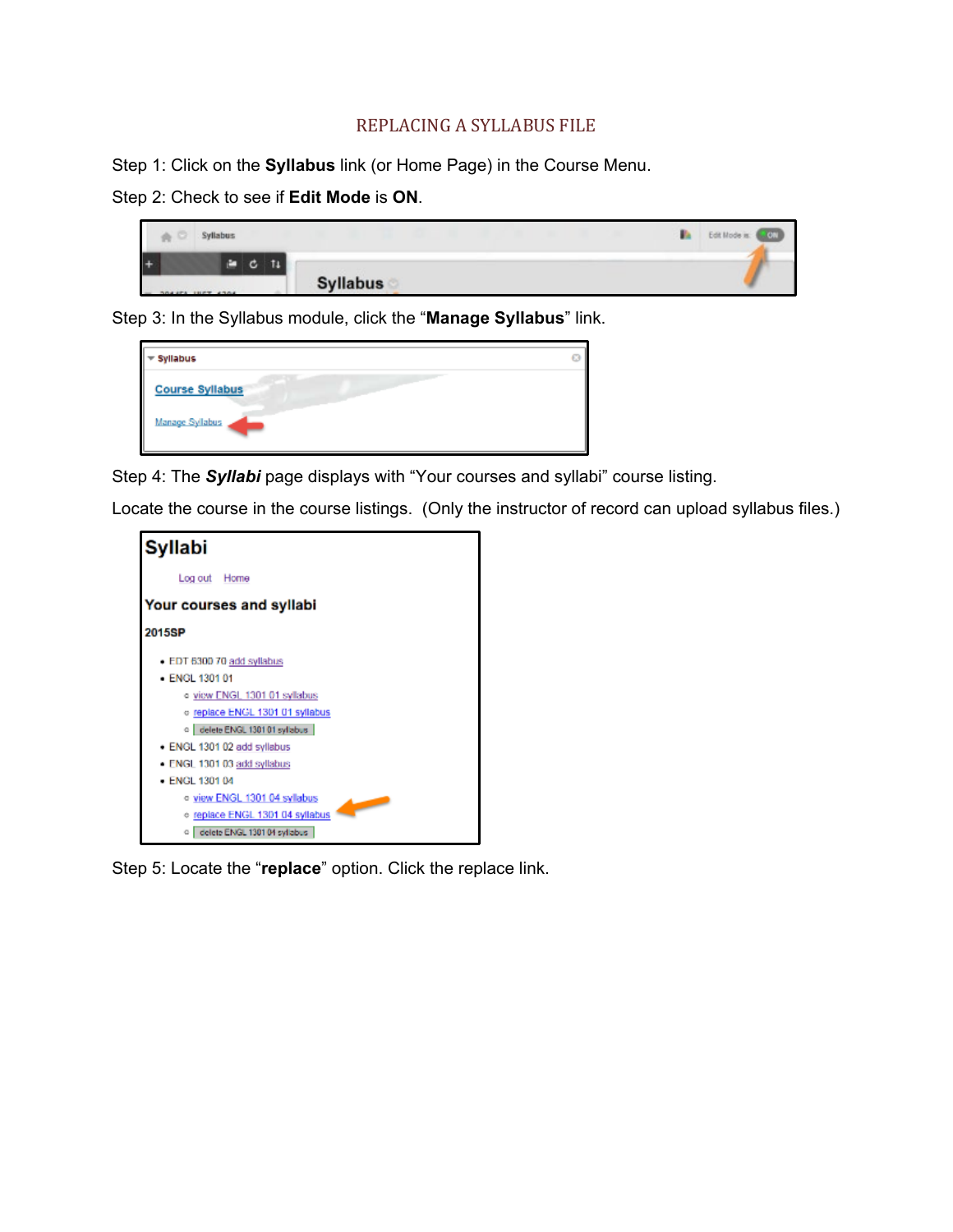Step 6: Click the "**Browse**" button to locate the file on your computer.



Step 7: In the *File Upload* dialog box, select the file and then click the "**Open**" button.



Step 8: Click the "**Upload**" button.



Step 9: You will now see the option to view, replace, or delete the uploaded syllabus file. Click the **View** option to see the uploaded syllabus.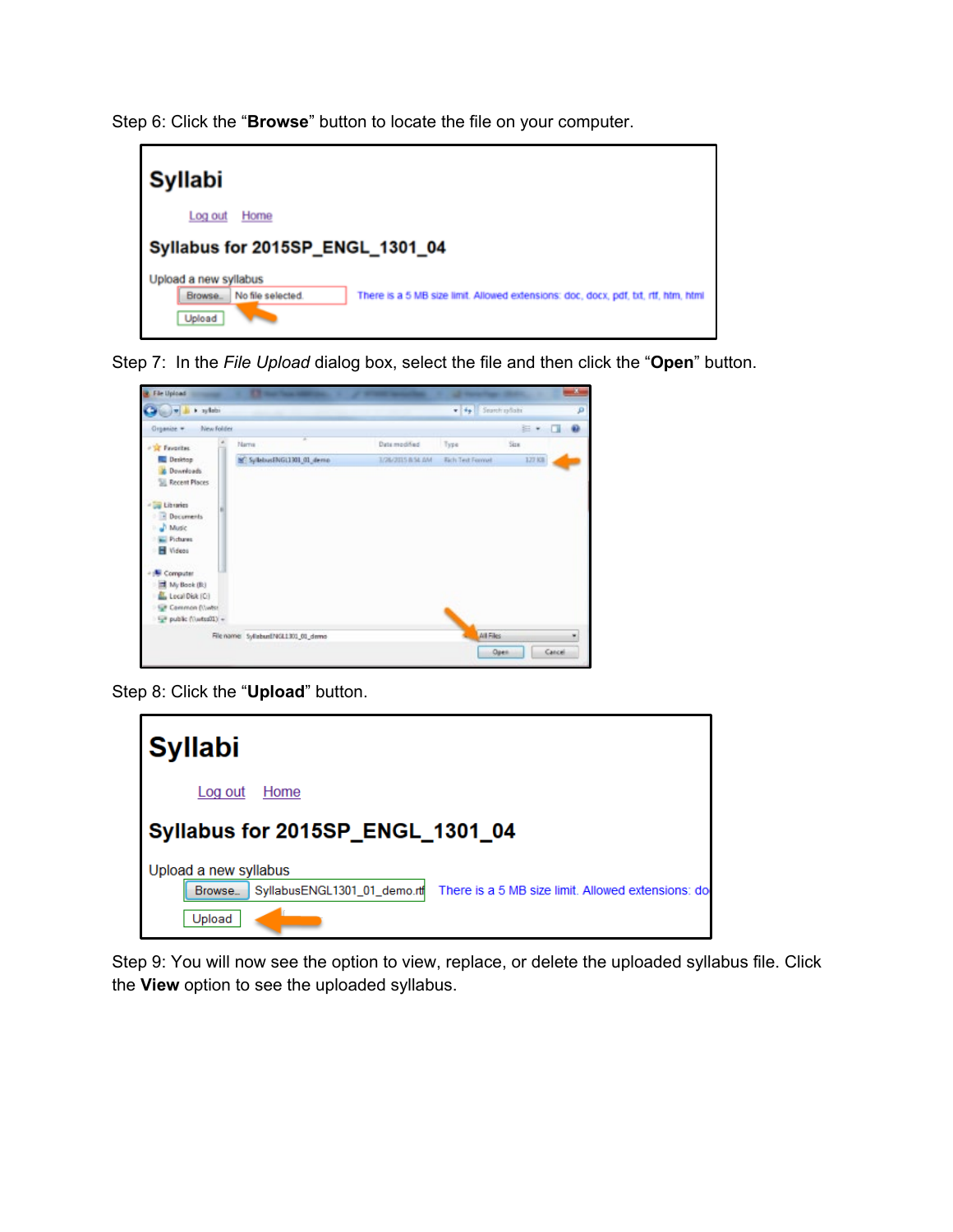## DELETING A SYLLABUS FILE

Step 1: Click on the **Syllabus** link (or Home Page) in the Course Menu.

Step 2: Check to see if **Edit Mode** is **ON**.

| ň<br>u | <b>Syllabus</b> |                 | ı | Edit Mode is: (  (CI) |
|--------|-----------------|-----------------|---|-----------------------|
|        | $C$ $11$<br>⋍   |                 |   |                       |
|        | DAARA JURT ADAA | <b>Syllabus</b> |   |                       |

Step 3: In the Syllabus module, click the "**Manage Syllabus**" link.

| Ø |
|---|
|   |
|   |

Step 4: The *Syllabi* page displays with "Your courses and syllabi" course listing.

Locate the course in the course listings. (Only the instructor of record can upload syllabus files.)



Step 5: Locate the "**delete**" option. Click the delete link.

Step 6: The linked text returns to "**add syllabus**" which means there is no syllabus file associated with the course.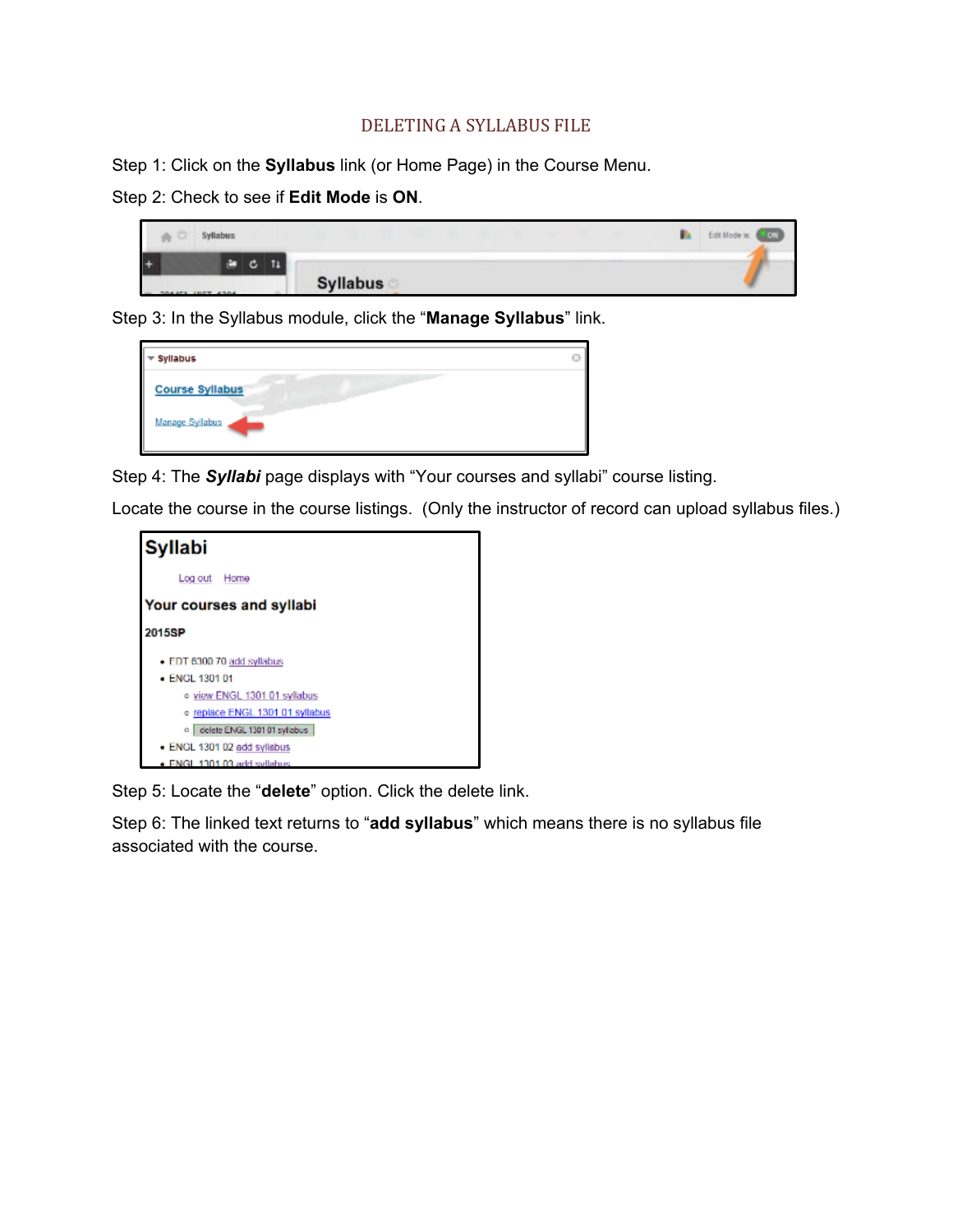## ADDING AN EXISTING SYLLABUS TO A COURSE

If you are teaching more than one section of a course, you can use one uploaded syllabus in one course and "link" to the uploaded syllabus in other sections.

Step 1: Click on the **Syllabus** link (or Home Page) in the Course Menu.

Step 2: Check to see if **Edit Mode** is **ON**.

|     | Syllabus |                 |  | Edit Mode is: (COV) |
|-----|----------|-----------------|--|---------------------|
| $+$ | G        |                 |  |                     |
|     |          | <b>Syllabus</b> |  |                     |

Step 3: In the Syllabus module, click the "**Manage Syllabus**" link.

| Syllabus               |  |
|------------------------|--|
| <b>Course Syllabus</b> |  |
| Manage Syllabus        |  |

Step 4: The *Syllabi* page displays with "Your courses and syllabi" course listing.

Locate the course in the course listings. (Only the instructor of record can upload syllabus files.)



Step 5: Click the "**add syllabus**" link for the additional section you are teaching.

Note: A syllabus has been uploaded for ENGL 1301 section 1.